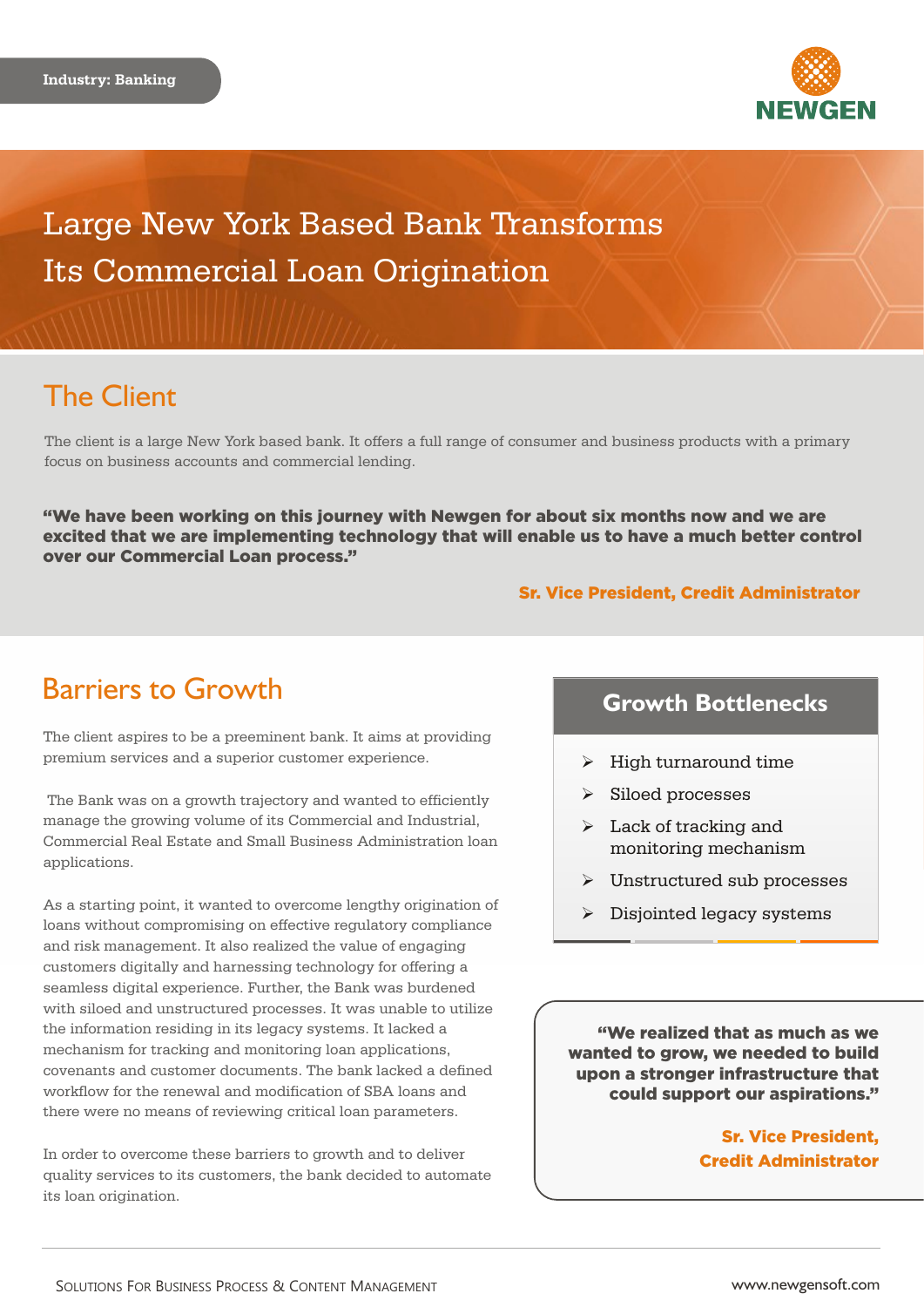# Goals of the Project

- Unified platform for processing of loan applications with elimination of redundant tasks, reduced manual labor and streamlined processes
- Seamless flow of information across departments
- Mitigation of risk of future NPA's and loan defaults with sensitivity analysis and stress testing
- Structured sub-processes such as third party appraisals, attorney communication, fees management
- Effective tracking and monitoring of covenants, loan applications and customer documents
- Well-defined workflow for termination and modification of approved loans
- Defined process for small business loan renewals and modifications
- Effective review of key and critical loan parameters for monitoring the lending process
- 360-degree dashboard reporting/ visibility across systems, processes & departments

# Why the Bank Selected Newgen's Loan Origination Solution

With well-defined objectives and outcomes, the bank searched for vendors to automate its Commercial Loan Origination. They required a premium automation solution that would enable them to offer superior customer experience and achieve their business goals. After a thorough exploration, they selected Newgen's Commercial Loan Origination Solution.

| <b>Agile &amp; Configurable Product</b> | The implemented solution offered a configurable framework.<br>The Bank owned the solution and could make dynamic<br>changes as per their business requirements                                                                                                                                                                    |
|-----------------------------------------|-----------------------------------------------------------------------------------------------------------------------------------------------------------------------------------------------------------------------------------------------------------------------------------------------------------------------------------|
| <b>Solution Convergence</b>             | Newgen's Transaction Processing platform could converge<br>organically developed tools such as: a Process Modeler,<br>Business Rules Engine, Case Management, Master Data<br>Management and Business Activity Monitoring                                                                                                          |
| <b>Domain Expertise in Banking</b>      | Newgen has a niche focus in the Banking and Financial<br>Services with 200+ Banks with mission critical operations in<br>the Retail, Commercial and Payment Processing space. The<br>Bank had high stakes and wanted a credible partner for the<br>project                                                                        |
| <b>Global Delivery Model</b>            | Newgen has an industry recognized Global Delivery Model.<br>This helped the bank in faster implementations and better<br>customer participation from the very beginning of project                                                                                                                                                |
| <b>Outcome Based Approach</b>           | Newgen's Loan Origination Solution offered a fine balance<br>between Business and IT features. Business benefits included<br>role-based governance, extensive checks and balances,<br>configurable processes etc. Whereas, IT benefits included<br>leveraging investment in legacy systems, less disruption,<br>change management |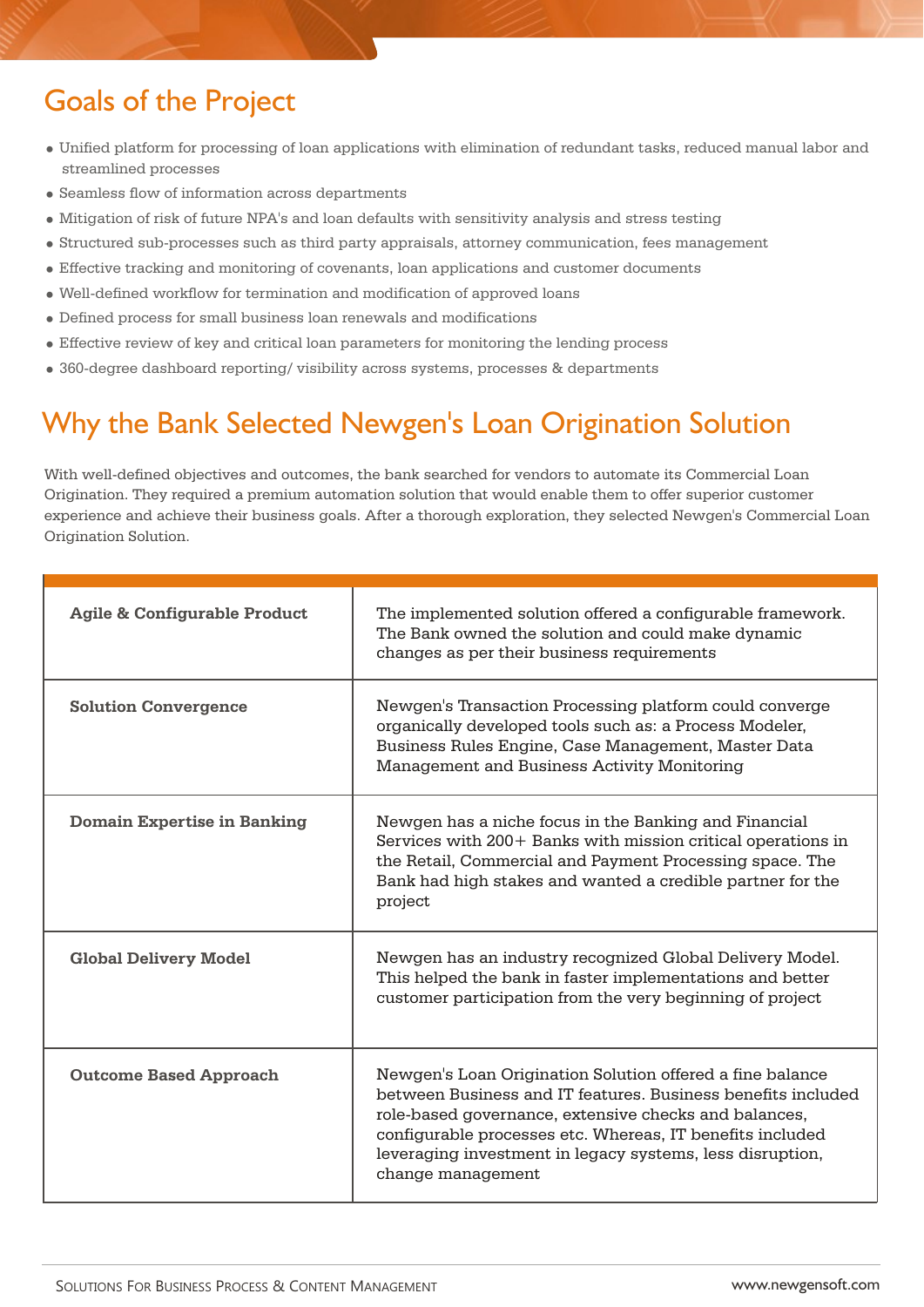## **Key Processes Transformed**

Loan Origination process for following:

- Commercial & Industrial (C&I)
- Commercial Real Estate (CRE)
- $\triangleright$  Small Business Administration (SBA)

"We searched out various vendors and found that Newgen was the vendor that was able to meet all our needs."

> Sr. Vice President, Credit Administrator

## Newgen's Loan Origination Solution Delivers Promise

The solution aligned with the bank's overarching vision of delivering premium services and enhanced customer experience. It catered to the bank's growing scale of operations and streamlined processes.

### **End-to-End Automation**

- Comprehensive reporting
- Standardized lending processes
- Enhanced tracking and monitoring of loan application by 75%

## **Improved Compliance & Process Automation**

- Improved First-Time-Right Practice by 50%
- Increased customer auditing and regulatory compliance by 75%

## **Increased Profitability**

• Improved employee productivity by 45%

- Reduced turn-around-time by 40%
- Reduced Operational cost by 50%
- Improved performance

### **Better Visibility and Control**

- $\bullet$  Better visibility of process status by 75%
- Reduced risk of NPAs and loan defaults with periodic financial analysis independent of loan processing
- Enhanced external/internal audit capabilities
- Reduced risk exposure
- Reduced manual intervention by 30%

### **Enhanced Customer Experience**

- $\bullet$  Improved Customer Service Tracking by 75%
- Regular e-mail/letter communication with customer
- Faster loan Disbursal by 45%

"We are all very excited about the implementation of Newgen technology in our Commercial Lending platform and we are looking forward to the benefits of it, which are efficiency, standardization, control and even the ability to generate more income by getting loans booked quicker"

### Sr. Vice President, Credit Administrator